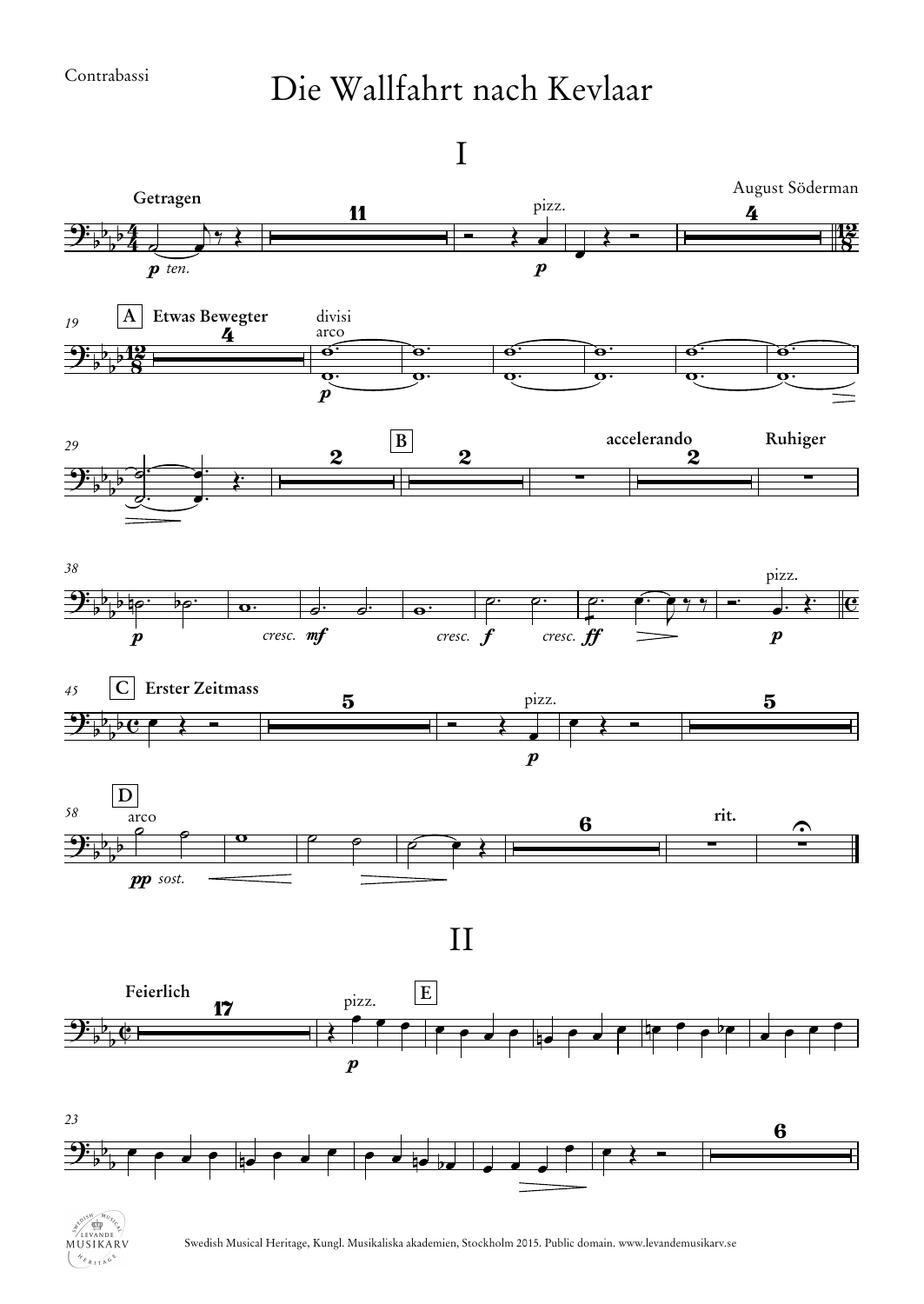## Contrabassi